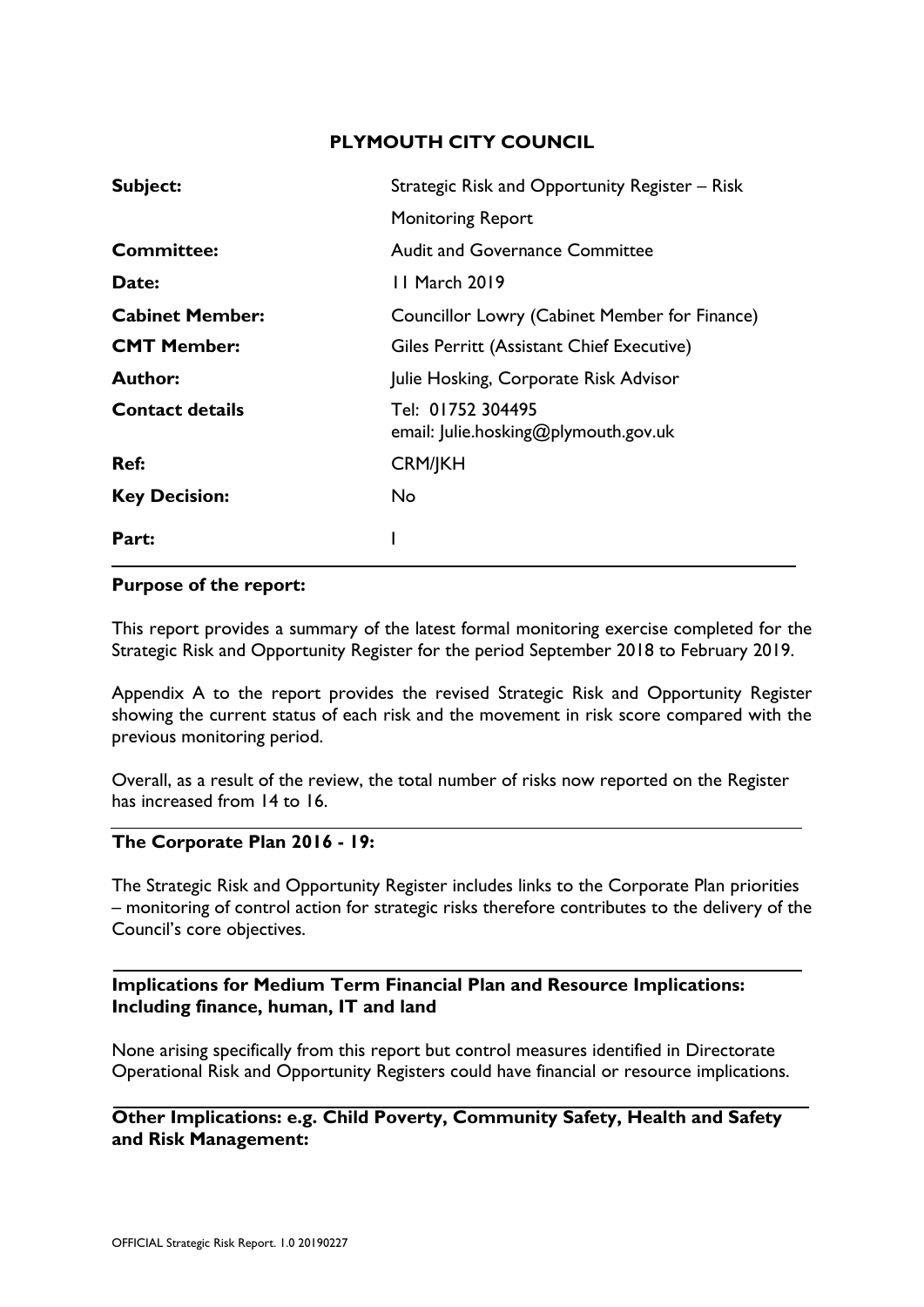None arising specifically from this report but community safety, health and safety issues and risks are taken into account in the preparation of risk and opportunity registers.

### **Equality and Diversity**

-

Has an Equality Impact Assessment been undertaken? Not required.

#### **Recommendations and Reasons for recommended action:**

The Audit and Governance Committee is recommended to:

 Discuss and note the current position with regard to the Strategic Risk and Opportunity Register. Reason: As part of the Committee's responsibility for monitoring key aspects of internal control.

### **Alternative options considered and rejected:**

Effective risk management processes are an essential element of internal control and as such are an important element of good corporate governance. For this reason alternative options are not applicable.

#### **Published work / information:**

Plymouth City Council's Risk and Opportunity Management [Strategy](http://documentlibrary.plymcc.local/documents/Risk_and_Opportunity_Management_Strategy.pdf) Previous Strategic Risk Monitoring reports to the Audit and Governance Committee (submitted bi-annually)

#### **Background papers:**

None.

| $t$ itle | Part | $-$ nt <sup>11</sup> | <b>Exemption Paragraph Number</b> |  |  |  |  |  |  |  |  |  |  |  |  |
|----------|------|----------------------|-----------------------------------|--|--|--|--|--|--|--|--|--|--|--|--|
|          |      |                      |                                   |  |  |  |  |  |  |  |  |  |  |  |  |
|          |      |                      |                                   |  |  |  |  |  |  |  |  |  |  |  |  |
|          |      |                      |                                   |  |  |  |  |  |  |  |  |  |  |  |  |

#### **Sign off:**

| Fin                                                              | pl.18.19<br>.232 | Leg | ALT/<br>3050<br>8/27 | l Mon<br>Off |  | <b>HR</b> |  | <b>Assets</b> |  |  |  | Strat<br>Proc |  |
|------------------------------------------------------------------|------------------|-----|----------------------|--------------|--|-----------|--|---------------|--|--|--|---------------|--|
| Originating SMT Member: Giles Perritt, Assistant Chief Executive |                  |     |                      |              |  |           |  |               |  |  |  |               |  |
| Has the Cabinet Member(s) agreed the contents of the report? Yes |                  |     |                      |              |  |           |  |               |  |  |  |               |  |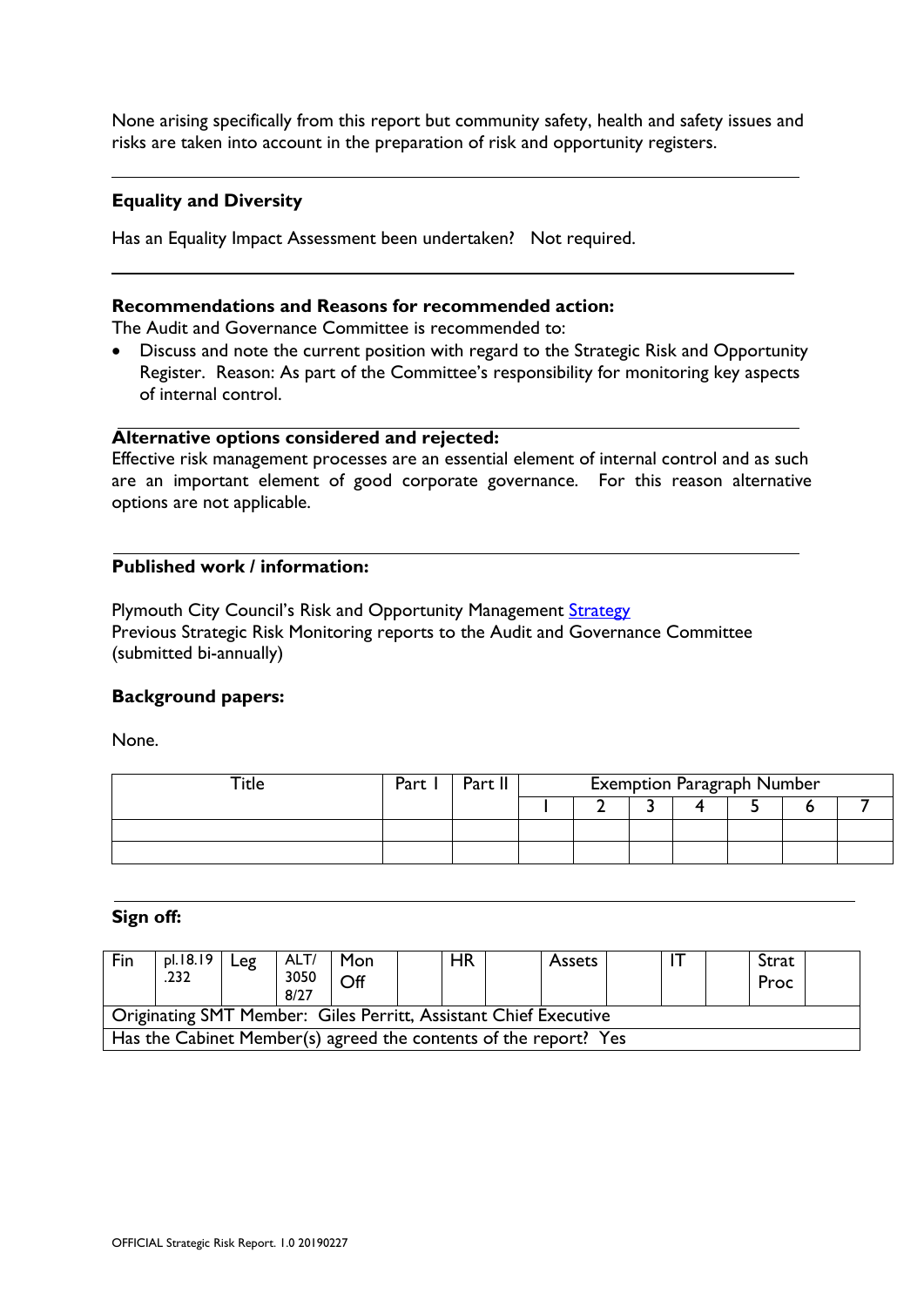### **1.0 Introduction**

**1.1** The position with regard to the Strategic Risk and Opportunity Risk Register was last reported to this Committee on [1 October 2018.](http://web.plymouth.gov.uk/modgov?modgovlink=http%3A%2F%2Fdemocracy.plymouth.gov.uk%2FieListDocuments.aspx%3FCId%3D249%26amp%3BMId%3D8004%26amp%3BVer%3D4) This report provides a summary of the latest monitoring exercise covering the position as at 28 February 2019.

#### **2.0 Strategic Risk and Opportunity Register – Monitoring Summary**

- **2.1** In accordance with the strategy requirement for twice-yearly monitoring, the latest review and monitoring exercise was completed in January and February 2019 with the results discussed, and further actions agreed, by Corporate Management Team on 19 February 2019.
- **2.2** Attached to this report at Appendix A is the revised Strategic Risk and Opportunity Register showing the current status of each risk and any movement in risk score compared with previous monitoring periods, together with explanatory commentary on the key issues for each risk.

### **3.0 Headline Issues**

### **3.1 Red Risks**

### **Red Risk SF2 – Delivering Council services within the envelope of the resources provided in 2019/20-2021/22 Medium Term Financial Strategy. Risk to services of not delivering within reduced budgets and to delivery of the Plymouth Plan from reduced revenue and funding of the Capital Programme - (Row No. 1)**

The Medium Term Financial Strategy (MTFS) was approved by Council on the 19 November 2018. The Strategy addresses the funding gap as of that date, (with particular focus on 2019/20) for the following three financial years. 2019/20 is the last year of the four year Settlement. At this stage there is uncertainty about future funding levels until the Government make further announcements. This is not expected until the autumn of 2019 which makes medium term financial planning extremely difficult. The Council will continue to press for a better deal for the residents of Plymouth.

# **Red Risk SF3 - Being unable to deliver Council services within the envelope of the resources provided in 2018/19 – (Row No. 2)**

Cabinet Portfolio Members and Officers have worked to identify savings proposals to offset increased budget pressures (linked to risk SCYPF2 shown at 3.3).

# **Red Risk SEPS1 – Reduction in the quality of education provision negatively affecting level of pupil attainment – (Row No. 3)**

The Plymouth Challenge (a collaboration of several educational specialists who are working together to improve educational outcomes across Plymouth), has identified three strands designed to raise achievement. The School Support, Challenge and Intervention Policy is being updated and will go to Cabinet in March 2019. The Policy will make clear the Council's relationship with schools.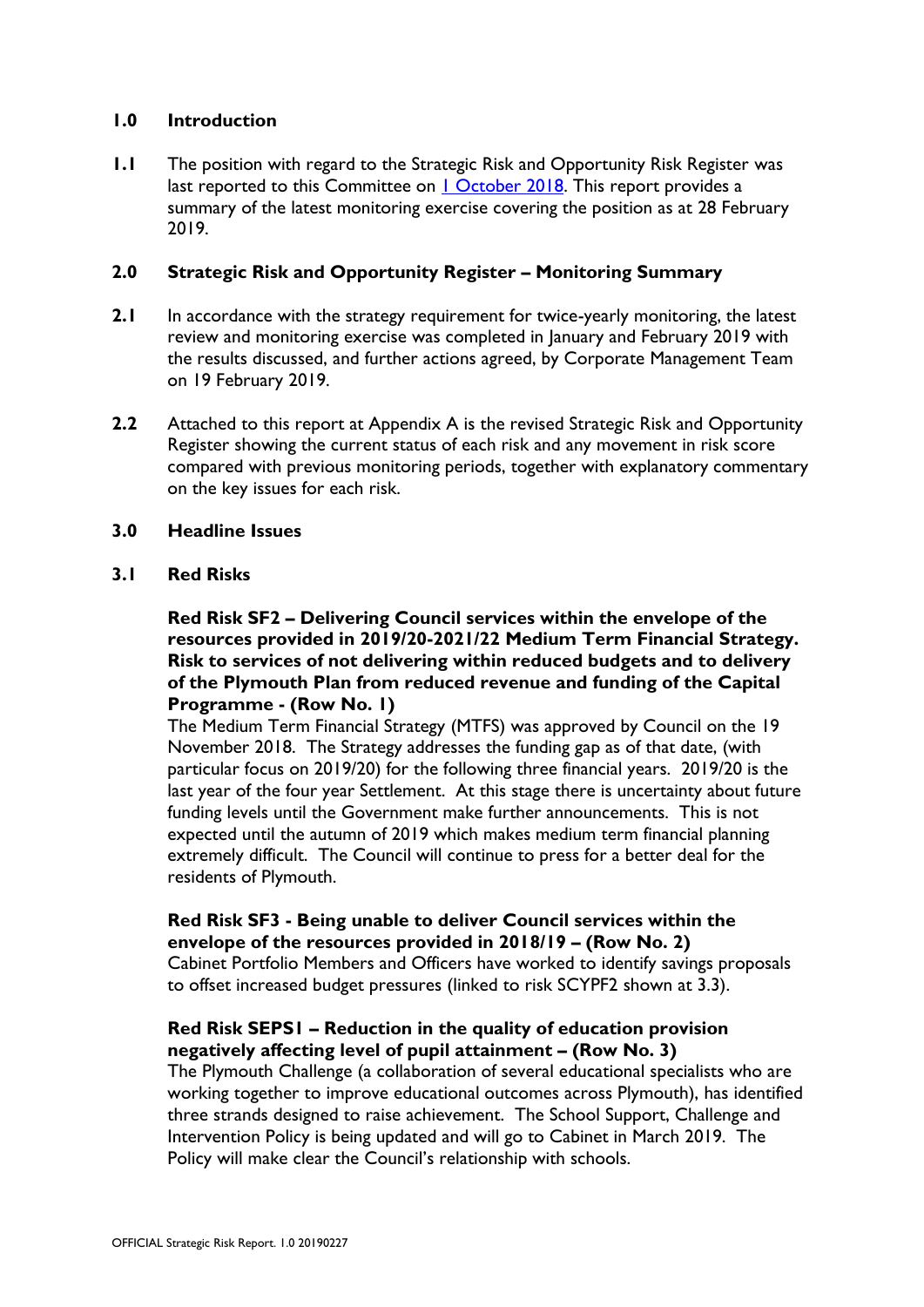#### **3.2 New Risks**

# **Red Risk SCEO3 – Failing to, or inability to understand impacts of Brexit in light of current uncertainty and lack of government guidance, adversely affects the Council's ability and capacity to manage changes and deliver its objectives – (Row No. 5)**

Active scenario planning is being undertaken by Brexit Officers Working Group, informed by a Brexit specific risk register. The highest area of concern is that Brexit consequences may impact further the already decreasing care market capacity, resulting in a lack of placements and higher costs.

# **Amber Risk SCEO4 – Potential snap national elections and/or referendum caused by Brexit – (Row No. 8)**

All key partners in election delivery have been briefed and confirmed their ability to be ready at short notice should a snap election or referendum be called.

# **Green Risk SF6 – Maintaining awareness of anti-fraud measures to help prevent or identify instances of fraud, corruption and bribery and help protect public funds – (Row No. 13)**

The Anti-Fraud, Bribery and Corruption and Whistle blowing Policies were endorsed by the Audit and Governance Committee in December 2018. A compulsory Counter-Fraud eLearning package has been rolled out. This risk has been added to ensure continuous alignment to the Council's Risk and Opportunity Management Strategy.

# **3.3 New Strategic Risks (formerly Operational Risks)**

# **Red Risk SCYPF2 - Projected in-year overspend in Children's Social Care caused by unprecedented demand and level of support needed to keep young people safe, such as specialist residential care placements with high levels of staffing – (Row No. 4)**

This risk has been escalated from the Children, Young People and Families Operational Risk Register to reflect the new and emerging funding pressure on the service due to unprecedented demand and increased costs and complexity of children's placements. Plymouth is experiencing a large increase in the number of vulnerable children needing care and this cost pressure reflects the escalating costs for specialist residential care and the cost of care packages.

**Amber Risk SEPS2 – Growing volume and complexity of demand across services, increases risk of failure to meet statutory duties and impacts our ability to improve outcomes for vulnerable children and young people with Special Education Needs and Disabilities (SEND) – (Row No. 6)** This risk has been escalated from Education, Participation and Skills Operational Risk Register in light of potential long-term consequence of increased demand on adult services.

# **3.4 Risk Score Decreased**

**Green Risk SCYPF1 - Risk to vulnerable children and young people in the care system, by not delivering early intervention and prevention and**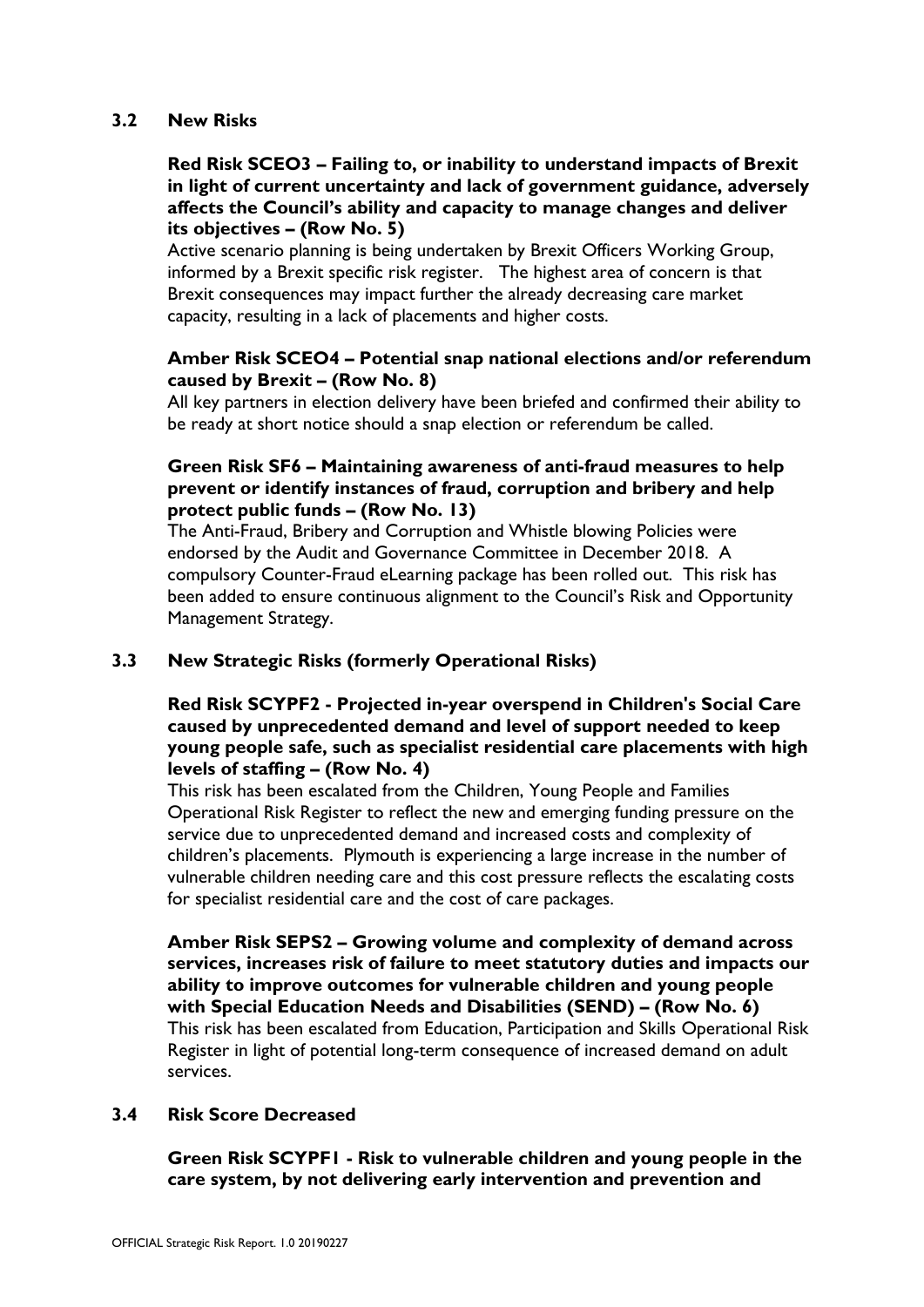**responding as soon as possible to their needs and promote better long term life outcomes. Reduced from 16 to 9 – (Row No. 14**)

One of the main mitigations for this risk is The Troubled Families Programme which is a UK Government scheme under the Department for Communities and Local Government (MHCLG) with the aim of helping troubled families turn their lives around. The programme includes a Payment by Results element of funding. The MHCLG conduct a validation process known as the 'spot check' which involves checking evidence of eligibility, successful outcomes and whole family working. The risk score has been reduced to reflect a successful 'spot check' which took place in November 2018. The MHCLG team noted areas of good practice in Plymouth, particularly around development of a digital Early Help Assessment Tool for use across a variety of services and noted a commitment both to effective collection and use of data, and multi-agency, holistic support for families.

# **3.5 Deleted Strategic Risks**

### **Amber Risk SODPH1 – The organisation's ability to meet performance and delivery expectations in relation to statutory duties and deadlines are reduced – (Row No. 17)**

This risk will continue to be managed via the Office of the Director of Public Health's Operational Risk Register.

### **Amber Risk SCEO2 - Potential failure to deliver effective electoral services functions due to inadequate resourcing and processes and lack of appropriately qualified staff – (Row No. 18)**

Following the successful delivery of both the Local and By-Elections last year this risk will be removed from the strategic risk register but the Election risk register will continue to be regularly updated together with continual monitoring of business continuity arrangements and data quality.

### **Amber Risk SCEO1 - Failing to support our most financially vulnerable residents by not monitoring the risk of increased poverty/hardship as a result of the impact of Welfare Reform and reduced funding for discretionary welfare funds – (Row No. 19)**

The impact of welfare reform continues to be monitored and discretionary welfare schemes reviewed by the Policy and Intelligence Team, Customer Services and Finance Team who then feed-back into the Medium Term Financial Strategy.

#### **4.0 Performance and Risk**

- **4.1** Operational Risk and Opportunity Registers will be updated as part of business planning 2019.
- **4.2** Alignment of performance and risk continues to be developed. Work is underway to use performance monitoring in order to measure control effectiveness and further support the risk assurance process.
- **4.3** Appendix B provides the Evaluating Key Controls framework which is aligned to the Council's risk appetite to ensure we do not commit more resource than is necessary for the level of risk.